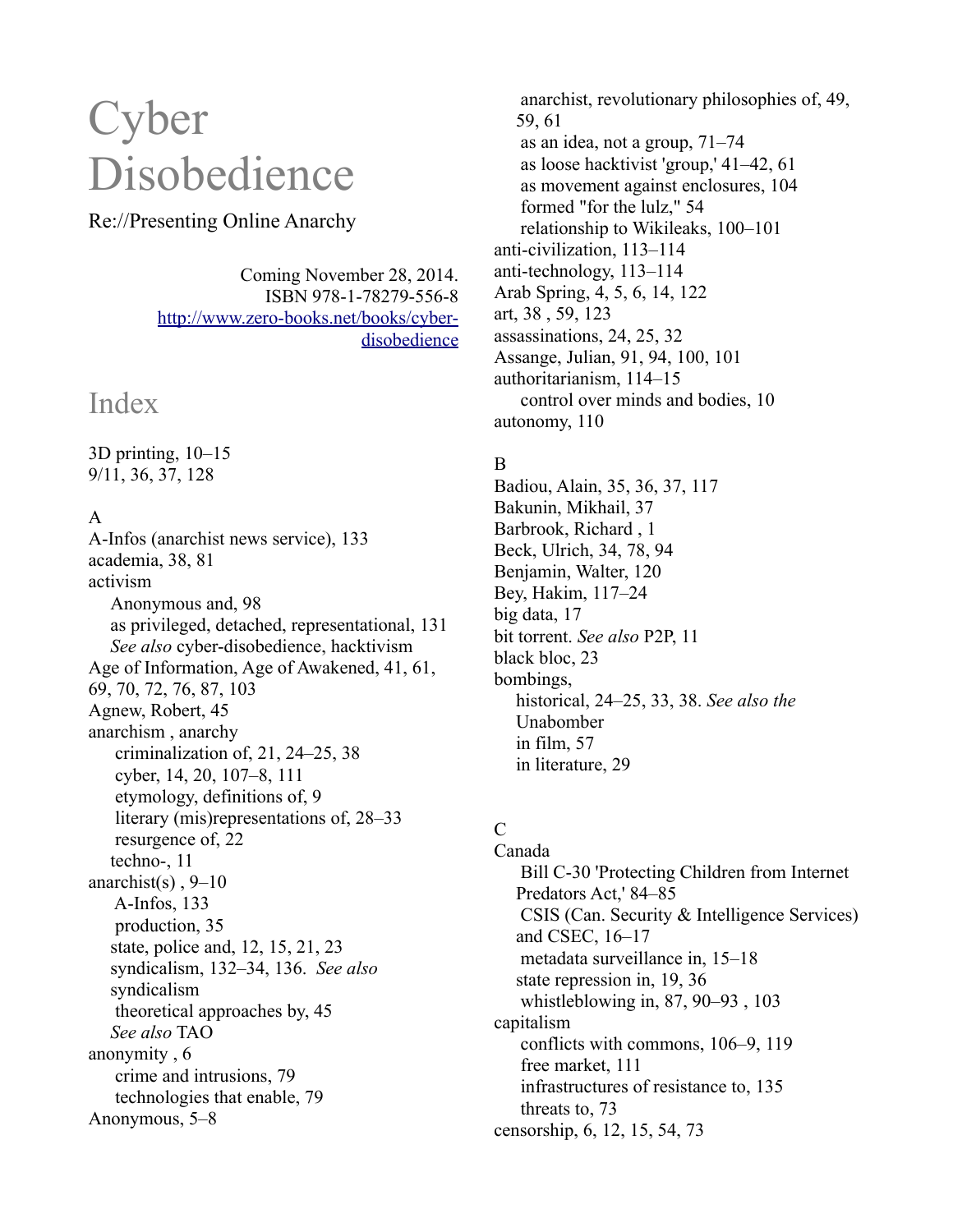Chesterton, G.K. *The Man Who Was Friday*, 28–29 Chopra, Shiv (whistleblower on Health Canada), 91–93 civil disobedience, 4–5, 19–20, 98 Clastres, Pierre, 120 Coleman, Gabriella, 7, 9, 99 *Coming Insurrection, The* (The Invisible Committee), 62, 63, 65 commodification processes of, 2–3 conflicts with commons, 106, 109 commonism , 1, 104–5 commons communication, 2, 3, 10–11, 13, 14, 21 creative, 'open cultures' movements, 12, 107 ecological, social and communications, 105– 109 feudalist enclosures of land, 2, 3, 73, 92, 104 , 137n8 modern renaissance of, 104 reclamations of, 3 communes, 63 Paris Commune, 1871, 24 communism , 35, 63, 73, 105 communist(s) Soviet and Stalinist regimes, 22 , 105 *See also* Red Scares complex systems theory, 111–113 content analysis (research methods), 44–45 cooperation , 107–8 in FOSS and P2P, 110 copyright battles over, 65–67, 135 and 3D printing, 12 corporations enclosure of internet, 2 whistleblowing in/against, 89–90 crime innovation in, 86 social determinants shaping, 79, 87 Critical Art Ensemble, 123 cyber disobedience and direct action, 5 introduction to, 2–7 cybercrime regulation, discipline, governmentality over, 80–85

#### D

data retention commodification and, 2–4, 16 ISP logging, governmentality, 17–18, 84 *See also* metadata decentralization, 115 of disciplinary power online, 80 Defense Distributed (3D gun print plans), 10–15 Deleuze, Gilles, 123, 124 denial of service attacks, distributed (DOS or DDOS), 4, 13–14, 61, 64, 78–79 desire, 120 deviance, deviants authoritarian constructions of anarchists as, 24 crime and, 79, 86 elite, corporate espionage, 92 hacker depictions as, 44, 47, 60 Diebert, Ronald, 16, 17 Diggers or Ranters, 3, 104 direct action, 3, 5, 38, 128–29, 134–35, 136 cyberdisobedience and, 5, 20 disciplinary power, 80–86 DIY, do-it-yourself, 11, 35 , 108–9, 115, 120 *See also* peer-to-peer, 109 Doherty, Brian , 11 Dyer-Witheford, Nick, 105, 106–7, 109–10, 111, 116

# E

Electronic Frontier Foundation, 64 elite (power, deviance of), 18, 92 enclosures, 35–36, 111 corporate net commodification processes, 2– 3 current organising against, 12, 105, 109, 118, 119 feudal, of common land, 2, 94, 104 statist, 108 encryption , 6, 12–13, 101, 79 ethics , 85, 91, 98, 102 of hacking, 41–43, 46–47, 53, 60 *See also* whistleblowing European Counter Networks (ecn.net), 134 EZLN. *See* Zapatistas

# F

Facebook, 15, 66, 82, 99. *See also* the Panopticon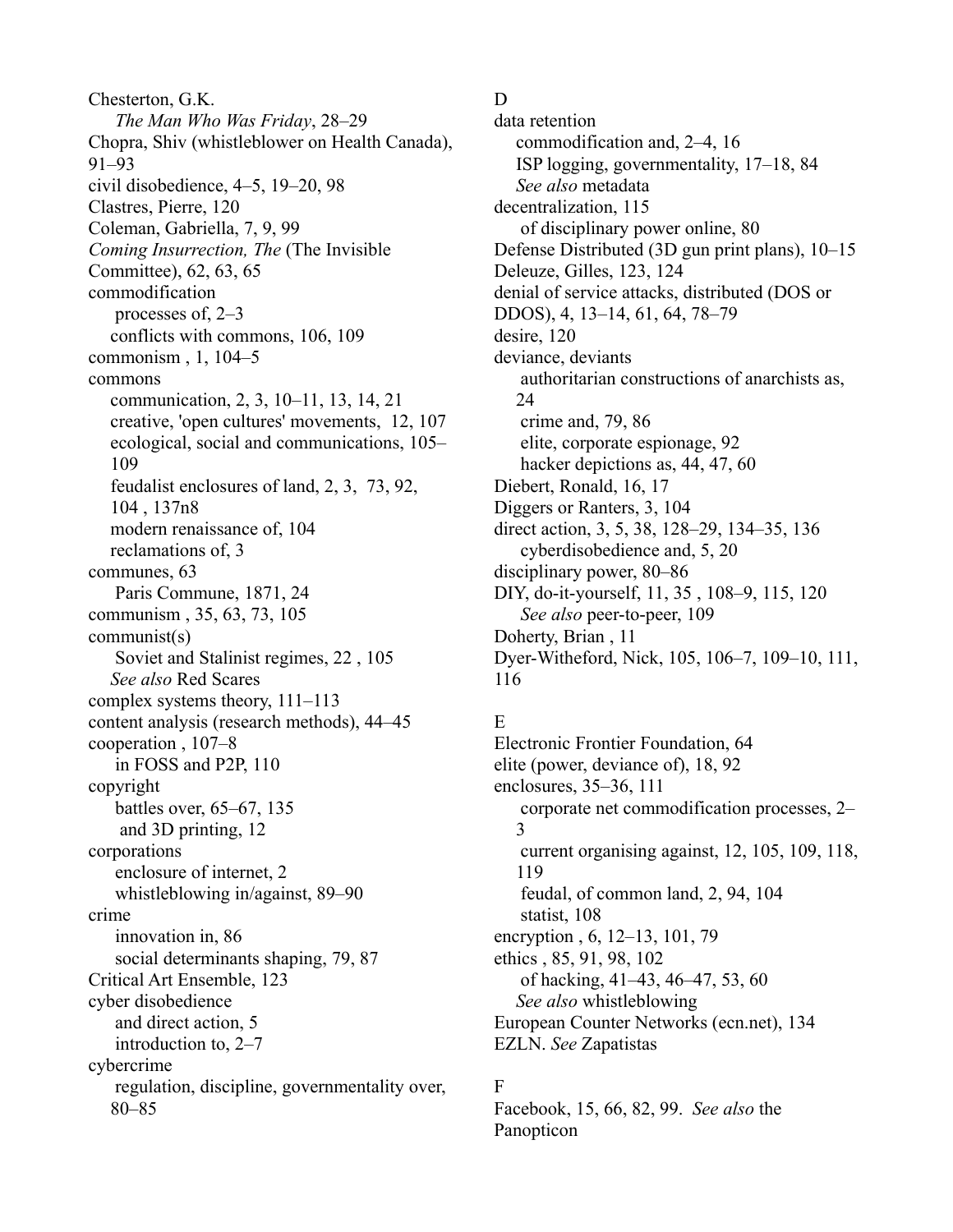fascism neo- or prison-industrial capitalism, 135–36 technological surveillance, command and control, 114–15 FBI (US Federal Bureau of Investigations) , 55, 68 feudalism, 2, 73, 92, 104 , 137n8 Foster, John Bellamy, 1, 2–3 Foucault, Michel, (Foucaldian theory), 75, 80, 85

#### G

gaming, video, 12 *See also* Playstation hack ; WarGames (film) Gardner, Sue (Wikipedia Foundation), 66 globalization, 27 , 76 alternative or anti-, 19, 20, 26, 71, 115, 122, 127–28 Global Positioning System. *See* GPS Google, 15, 17, 44 governmentality, 78, 80–85 GPS (Global Positioning System), 83 guns , 3D printing of, 11, 14–15

# H

hackers as workers. *See also* syndicalism, 134–36 definitions of, 41–43 ethics of, 41–43, 46–47, 53, 60 film portrayals of, 43–52 motivations of, 50, 56–57 UK prosecutions against, 13 *See also* Anonymous Hackers (film by Iain Softley) hacktivism, 41–42 as reclaiming commons, 135 described, 4 etymology of, 63–64 moral panics around, 38–39 social or political, 52–53, 71–72 HBGary hack, 68 Health Canada unsafe drug approvals, 92 horizontalism, 8, 35, 115 , 122 human rights, 64, 79 , 91

#### I

immediatism, 117–18 Indigenous peoples, movements of, 115, 127, 128, 133

indignants, 59 Industrial Workers of the World (IWW), 26, 133– 34 aka. 'Wobblies,' 132 infrastructures of resistance, 130–31, 136 information Age of, 41, 59, 61, 69, 70, 72, 76, 87, 103 'wants to be free,' 11, 13 , 98, 100 insurrection, 24, 49, 57, 98, 121 , 129–30 Invisible Committee, The  *The Coming Insurrection*, 62–63 , 65 Iraq War Logs (US military leak), 69, 95 *Isole Nella Rete*, 134

# J

James, Henry, 27–33

#### K

Kaczynski, Ted. *See* Unabomber Kline, Jesse, 12, 13 Kropotkin, Peter, 30, 133

#### L

Landauer, Gustav, 121, 124 leaks, leaking. *See* whistleblowing, WikiLeaks liminality. *See also* borders, 119 Luddites, 34–35, 37 LulzSec, 4, 13, 15, 68, 104 hacking for fun, 54–55 LulzXmas Stratfor hack, 69

#### M

Manning, Chelsea Elizabeth (née Bradley Edward), 69–70, 95–97 , 99, 100 Marx, Karl, 3, 22, 109 McChesney, Robert W., 1, 2, 3 McKay, Peter (Canadian Defense Minister), 15 metadata, 15–18 , 103 military and hackers, 69–70 in film WarGames, 51–52 law and use of force, 80 origins of the internet, 1 whistleblowing and the, 88, 94–95 *See also* disciplinary power Millenium (Hakim Bey), 118–20 Mills, C. Wright, 18 modernity , industrial, 75, 78, 81 second, or post-modernism, 94, 108, 118, 120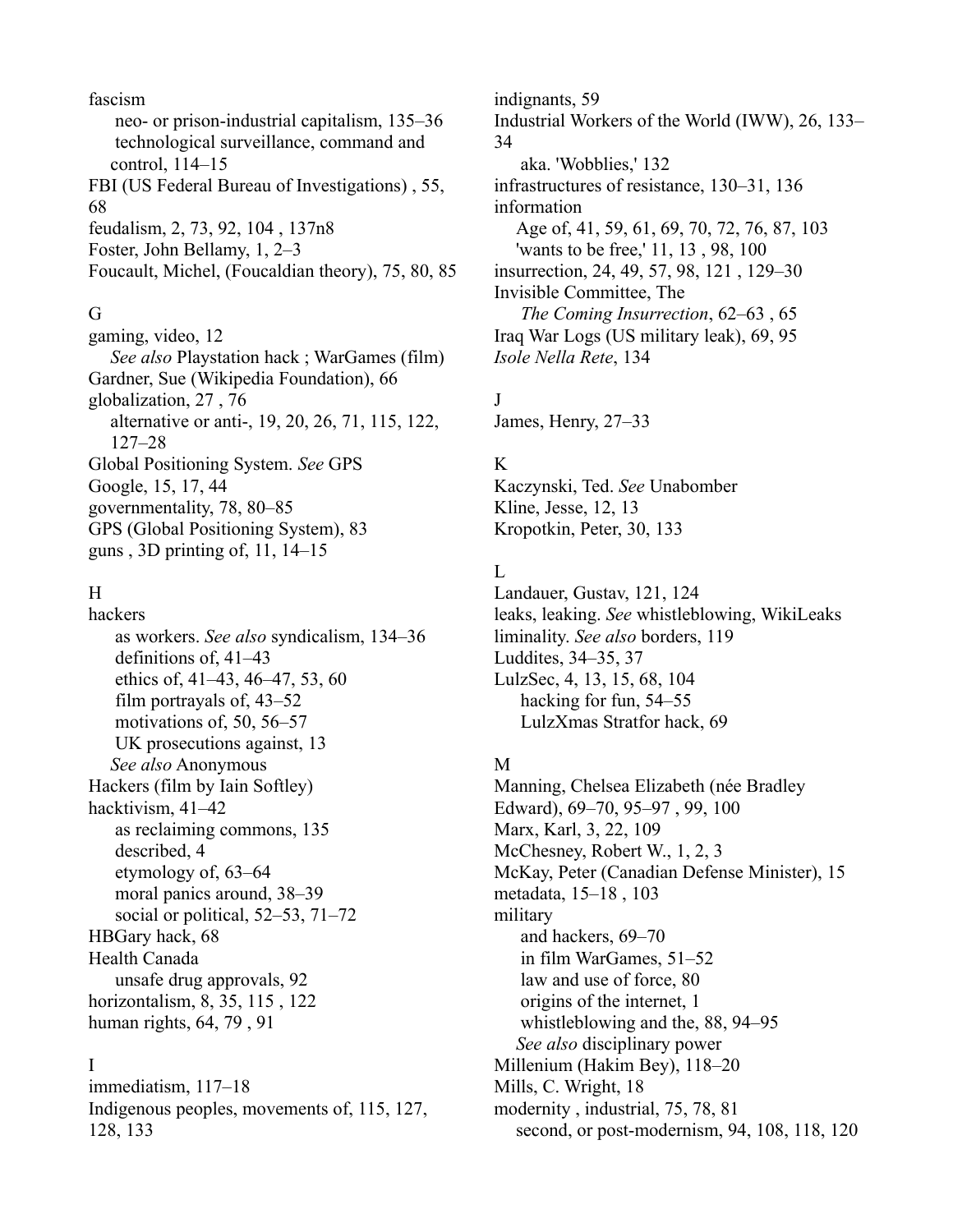Monsegur, Hector Xavier. *See* Sabu moral(s), morality of hackers, 41–43, 53. *See also* whistleblowing panic(s), 23, 39 regulation of, 10 Most, Johann, 30

#### N

Nader, Ralph, 88 Negri, Antonio, 108, 110–111, 129–130 NSA (US National Security Agency), 103 in film portrayal, 57 Snowden revelations on mass surveillance by, 15–17 TAO (Tailored Access Operations), 132

# $\Omega$

Omega (hacker), 63–64 openness, 107–8 *See also* commons organizations, organizational practice, 62 Oxblood Ruffin, 63–64, 79, 98

# P

Palmer Raids, 26 Panopticon (Jeremy Bentham's permanent visibility prison), 80, 82, 103 PayPal, 3 peer review, 81 peer-to-peer (P2P) networks, 6, 101, 109 , 110, 116 PGP. *See* Pretty Good Privacy pharmaceutical industry, 92–93 PIPA (US-Preventing Real Online Threats to ...Intellectual Property Act), 65 piracy, 54, 61, 65, 66, 73, 107, 137n8 Playstation Network hack, 67 Polanyi, Karl, 120 police, 19, 20, 23, 37, 69 post-modernism , 94, 108, 118, 120 anarchism and, 123–124 poststructuralism, 124 *potenza* (constituent power), 129–30 power and discipline, 80–81 disciplinary, 80–86 governmentality, legal regimes and, 78–80 Pretty Good Privacy (PGP encryption), 12–13

primitive accumulation, 3 PRISM, 15, 103. *See also* NSA prison(s), 10, 80, 81, 85, 136 in film, 48 hackers in, 13, 68, 101 whistleblowers in, 93, 97, 99 *See also* the Panopticon privacy, 86 confidentiality, data retention, 84–85 confidentiality, data integrity, 79–80 disciplinary power and, 81–82 hacking and, 47 invasions, 17–18 vs. security tradeoff, 18 propaganda of the deed, 24, 36 of the state, 49, 70 property intellectual. *See also* SOPA, 65–66 rights, as enclosure of the mind, 104 Proudhon, Pierre-Joseph, 10, 123 public interest , 88, 91, 93

#### R

Ranters (or Diggers), 104 Red Scare(s), 25–27, 38–39 regulation academic discipline, 81 Health Canada de-, 92 of the internet, 35, 75, 80, 84–86 state, 10, 100, 108 revolution, 121 anarchist social change, 26, 32, 37–38 immediatist, 118 portrayed as conspiracy, 32 Riseup (Networks & Labs), 39, 134

# S

Sabu (Hector Xavier Monsegur), 67–68 Scientology, Church of, 50, 51, 54 Sneakers (film by Phil Alden Robinson), 46, 54– 55, 57 Snowden, Edward, 15–16, 102–3 social action, 123–25 *See also* direct action social structures, 37 Sony Electronics, Inc, 67–68 SOPA (US-Stop Online Piracy Act), 65–66